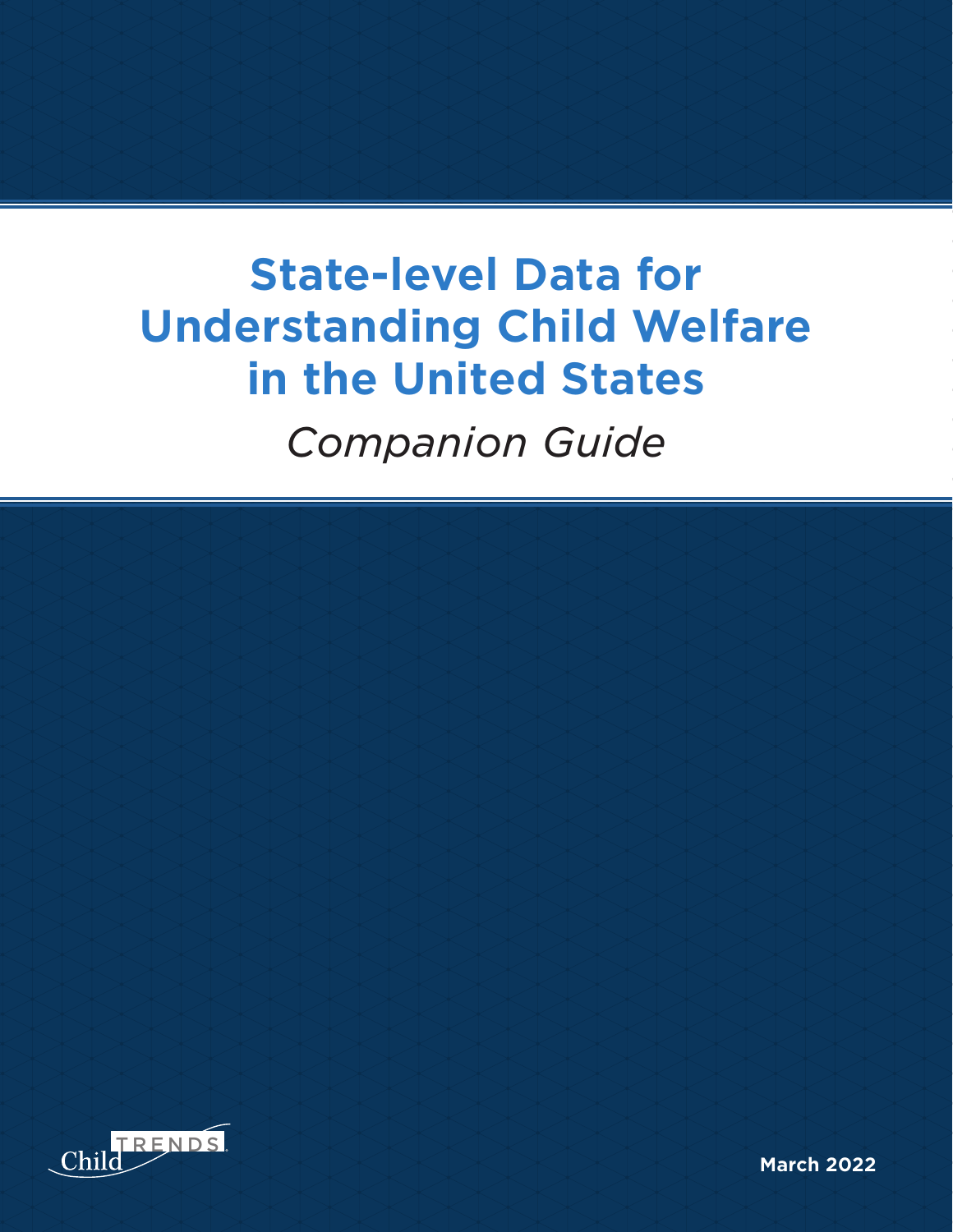# **Introduction**

Child Trends' updated [comprehensive](https://nam04.safelinks.protection.outlook.com/?url=https%3A%2F%2Fwww.childtrends.org%2Fpublications%2Fstate-level-data-for-understanding-child-welfare-in-the-united-states-2020&data=02%7C01%7C%7C442d4e4d98f94f2a166208d85fff1401%7C380c6d8fdce34747b5fda656050bfd7f%7C1%7C0%7C637364896439256852&sdata=DNsBYgxGemrZ38yUCxb%2FrTwDS%2FN7q7b4Liig90jFVFM%3D&reserved=0) resource of state-level data for understanding child welfare provides state and national data on child maltreatment, foster care, kinship caregiving, and adoption. This resource compiles critical data from a variety of sources on children, youth, and families who came in contact with the child welfare system.

This Companion Guide for Child Welfare Data provides information on (1) how the state profiles can be used, (2) descriptions of each data source, (3) an overview of the current state of child welfare in the United States, and (4) contextual information necessary to interpret the data. As stakeholders use these data in their decision making, they should consider the long history of the child welfare field and the nuances of child welfare data, as well as how the intersection of the two impact the data's meaning.

# **Using the state profiles**

The state profiles are valuable resources for policymakers, advocates, researchers, and reporters. The following list outlines some ways in which stakeholders can use the data.

- Policymakers
	- o Promote and inform data-driven decision making
	- o Allocate funding and resources
	- o Make course corrections
	- o Monitor child and family outcomes
- **Advocates** 
	- o Illustrate need
	- o Assist with planning policy agendas
	- o Inform policy recommendations
	- o Demonstrate scope of problems
	- o Motivate stakeholders to act
- **Researchers** 
	- o Evaluate effectiveness of policies and programs
	- o Examine disparities and disproportionalities
	- o Forecast trends
- **Reporters** 
	- o Inform reporting with current data
	- o Support or refute anecdotal reports
	- o Inform public opinion
	- o Hold public officials accountable

### Data Source Descriptions

#### **NCANDS**

The National Child Abuse and Neglect Data System (NCANDS) collects data from states, on a voluntary basis, on reports of child maltreatment, as well as subsequent agency responses and case outcomes. Examples of data reported in NCANDS include characteristics of the children involved, the types of and circumstances surrounding maltreatment, the findings on the case, and services provided.

### **AFCARS**

The Adoption and Foster Care Analysis and Reporting System (AFCARS) collects data on children in foster care from state and tribal Title IV-E agencies, as well as on children adopted with Title IV-E agency involvement. States are required to submit data on the demographics of children, foster parents, and adoptive parents; removal episodes; placements; and exits from foster care. Beginning in October 2022, agencies will submit additional data elements, including information on sibling placements, child health and education, sex trafficking victims, prior adoptions/guardianships, pregnant/parenting youth, the role of child/youth sexual orientation and gender identity in entry into foster care, sex of foster or adoptive parents or legal guardians, and receipt of adoption and guardianship assistance.

### **Child Welfare Financing Survey**

Conducted by Child Trends, the Child Welfare Financing Survey is a biennial national survey of child welfare agencies and serves as a comprehensive guide on agency expenditures. It provides information about federal, state, and local expenditures on child welfare services, including a breakdown of the sources used and types of services funded.

#### **American Community Survey**

The American Community Survey (ACS) is an annual survey conducted by the United States Census Bureau that collects information on demographics, educational attainment, employment, and housing. In addition to providing data to researchers on the general U.S. population, the ACS is used to determine the distribution of federal and state funds.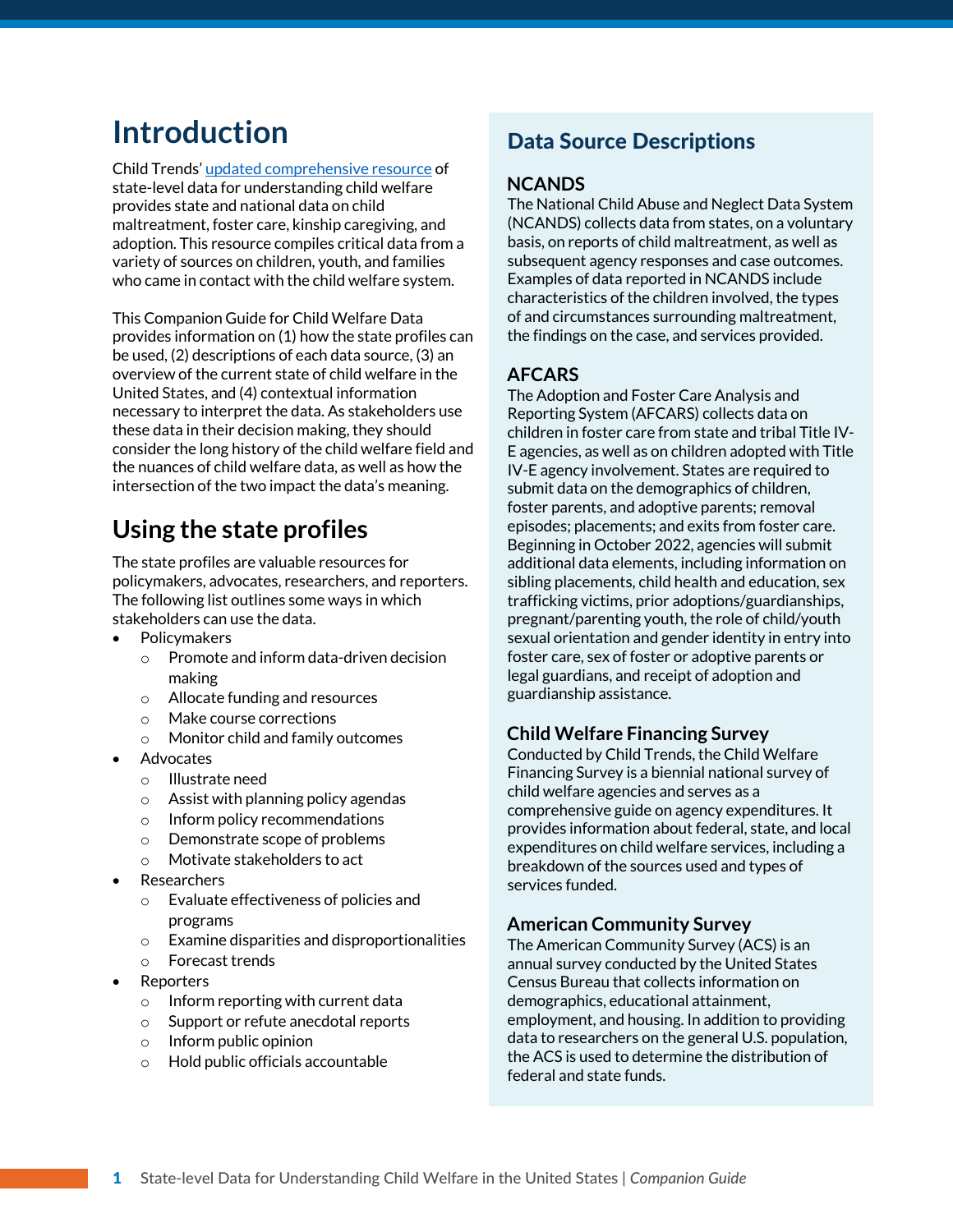# **State of Child Welfare in the United States in FY 2020**



Nonrelative foster famil Relative foster famil Group home/institution

| рe      |                                 |
|---------|---------------------------------|
| family  | 48%<br><i>unnumma</i><br>$-45%$ |
| family  | <b>26% 26% 34%</b>              |
| itution | 15%<br>$\frac{15}{100}$         |
| Other   | $\blacksquare$ 2010<br>12%      |
|         | 12%<br>■2020                    |

#### **Placement type Living with grandparents in 2019\*\***

**4%**  of U.S. households include a grandparent living with a grandchild

**Source, unless specified otherwise:** Adoption and Foster Care Analysis and Reporting System (AFCARS) for FY2020. \* National Child Abuse and Neglect Data System (NCANDS) for FY2020.

\*\*American Community Survey for calendar year 2019.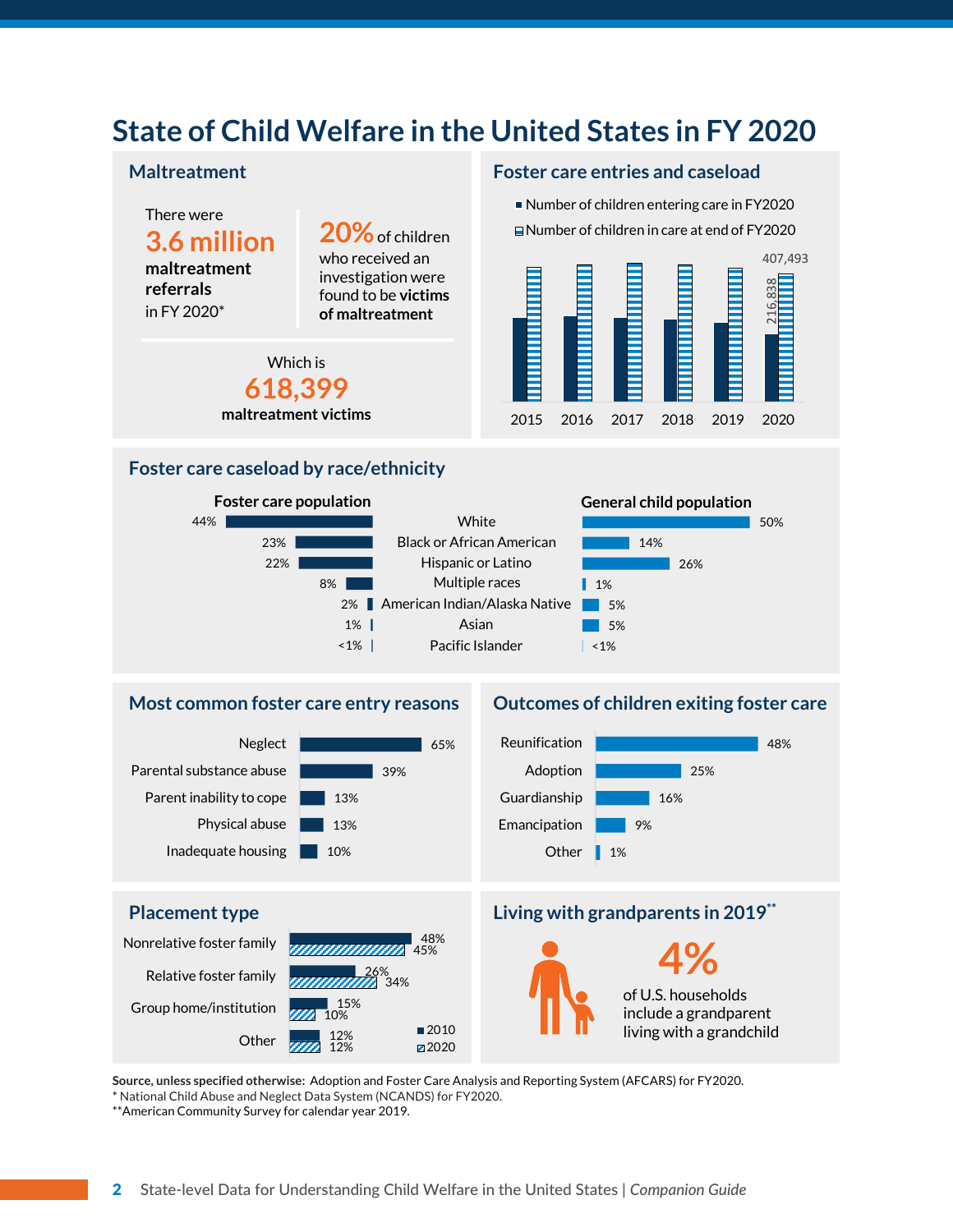# **Contextual Information to Interpret Data**

Many factors contribute to the number (and experiences) of children involved with the child welfare system in a given state, including state- and community-level factors; systemic racism, discrimination, and bias in the child welfare system; agency policies, practices, and legal definitions; variation in services available to support children and families, and variations in thresholds for entering and exiting care; and changing policies and practices in child welfare. We encourage stakeholders to consider these factors (described in further detail below) when interpreting and using child welfare data. State-level data can help stakeholders answer important questions about policy, programmatic, and practice differences that do exist, and how they can be altered to improve services and outcomes for children and families.

# **State- and community-level factors**

As stakeholders review state-level data, they should investigate factors at the state and community levels that might provide insight into the underlying circumstances of families that contribute to child welfare involvement. These factors could include economic stressors, lack of job opportunities, high-profile child deaths and/or child welfare lawsuits, neighborhood characteristics, lack of affordable housing, the reputation of child protective services in the community, or rates of drug and alcohol abuse. For example, policy and media attention have focused on increased opioid abuse as the primary factor behind increases in the foster care population during the 2010s. Recent reports from the Office of the Assistant Secretary for Planning and Evaluation (U.S. Department of Health & Human Services)<sup>2</sup> showed that counties with higher rates of drug overdose deaths and hospitalizations also tend to have higher rates of maltreatment reports, larger caseloads, and more challenging and severe child welfare cases. All of these circumstances within a child welfare agency have a potential influence on the number and characteristics of children in foster care, as well as the services they receive.

### **Systemic racism, discrimination, and bias**

Children and families of color—especially Black or African American and Native American families—have historically been, and continue to be, disproportionately involved in the child welfare system. This means that the proportion of children of color involved in the system is larger than their proportion in the general population. Disproportionalities and disparities are present at every stage in the child protective process: Black children are more likely to be reported and identified as victims of maltreatment, and to enter foster care; and are less likely than white children to exit foster care in a timely manner or be adopted.<sup>3,4</sup> Given differences in demographics across the country, the extent of disproportionality varies greatly at the state and local levels.<sup>5</sup> These disproportionalities exist because of systemic racism (current and historical)<sup>6,7</sup> and individual racism and bias of mandated reporters and child welfare caseworkers.<sup>8</sup> Solutions intended to address disproportionality have, in many cases, perpetuated the problem rather than improved it. For example, standardized decision-making tools are meant to increase objectivity but are based on the white middle-class standard that is prevalent in the child welfare system. Advocates across the country have focused on dismantling and re-envisioning racist systems, including child welfare. For example, recognizing maltreatment as a societal rather than a personal failing could begin to replace the need for child protection intervention in the first place, as could providing families with meaningful social or economic supports. These state profiles can help stakeholders begin to understand disparities in the child welfare population, as well as the outcomes of these disparities, as they develop anti-racist strategies to reform the child welfare system.

### **Policies and practices for identifying families in need**

Child welfare agency policies and practices for identifying children in need of protection, or families in need of assistance, differ from state to state. For example, states differ in the use of centralized reporting or referral hotlines, the introduction of standardized decision-making tools within agencies, the use of predictive analytics, definitions of mandated reporters, community-based maltreatment prevention efforts,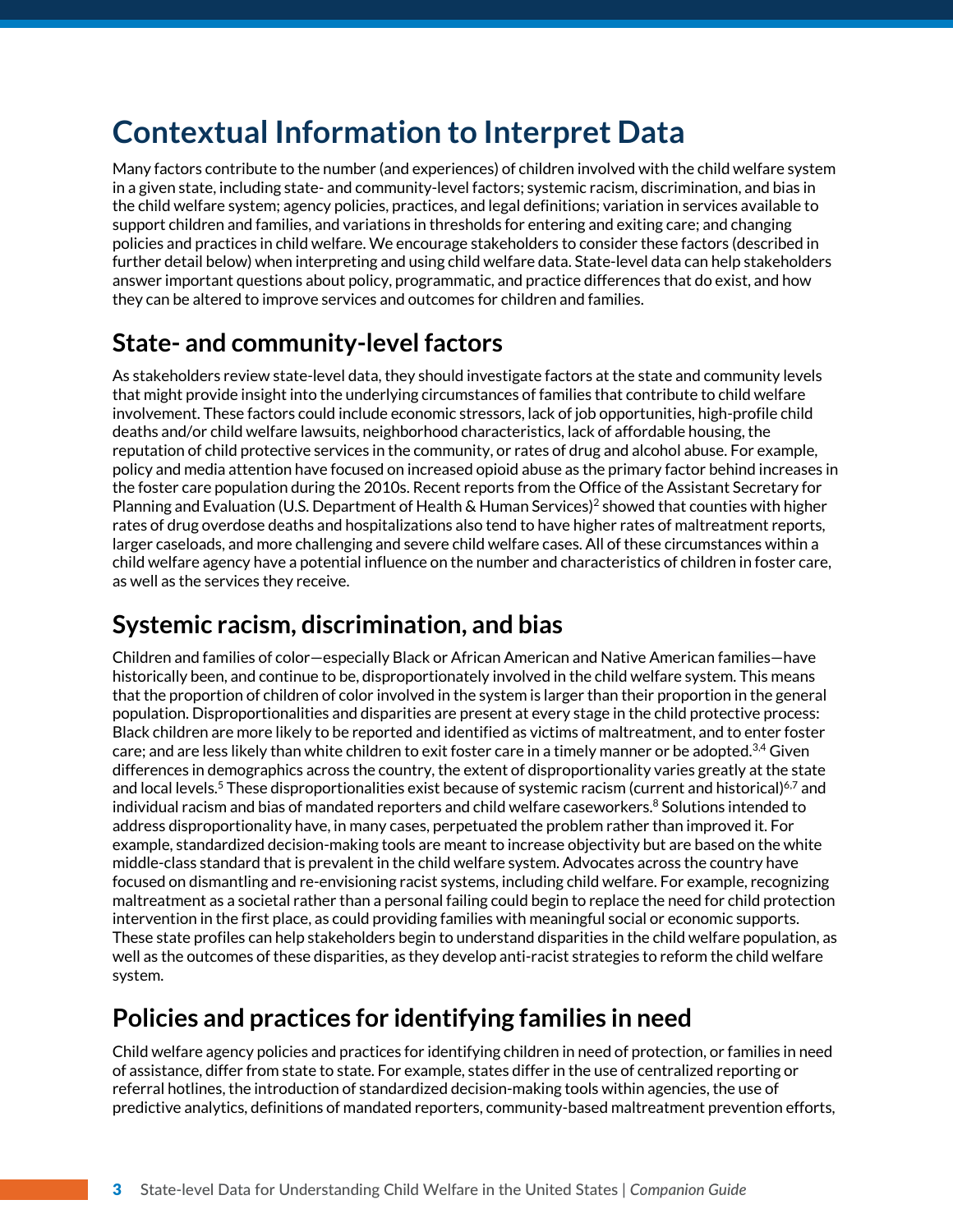and more. Another example is the use of differential response, $9$  which provides child welfare agencies more flexibility in how they respond to reports of maltreatment. Agencies that use differential response have at least two options for responding to screened-in reports, usually based on the presented level of risk. Lowand moderate-risk cases tend to receive an "alternative response," under which families are offered services and assistance in an attempt to mitigate risk factors and prevent future maltreatment without formal, legal involvement with child protective services. However, even among states that utilize differential response systems, jurisdictions vary in their approaches. For example, the number of tracks or paths of response can vary, as can the criteria for pathway assignments, the person who makes the pathway decision, the assessment processes and timeframes, and funding for services. As with state- and community-level issues, stakeholders should consider these types of policy and practice nuances as they discuss or use data, which ensures a better understanding of the complete picture of how families come to be involved with and experience the child welfare system.

# **Varying definitions and thresholds for entering and exiting care**

Individual states and child welfare agencies are responsible for specifying and applying definitions of maltreatment and the threshold at which a child is removed from their home or exits foster care. This results in variation among, and sometimes within, states (e.g., county- vs. state-administered child welfare systems). For example, to indicate parental drug abuse as a reason for removal, some states only require positive urine screens or investigator suspicion, while others require a formal diagnosis of drug abuse. Additionally, in some states, a positive drug screen at birth could mean an automatic referral to child protective services, even if the mother is using a controlled substance under the prescription and monitoring of a doctor (e.g., medication-assisted treatment such as Suboxone). When stakeholders fully understand the definitions of maltreatment and removal/exit thresholds, they can better make sense of variations in child welfare data between states.

### **Varying availability of services to support reunification**

In addition to varying definitions and thresholds, states also vary in terms of which services they make available to support family reunification. Safely reuniting children and families is the first priority of child welfare agencies, but this cannot happen without appropriate supports and services. Reunification support strategies include regular parent/child/sibling visitation, short-term intensive reunification services, family group decision making, comprehensive family assessments, parent support systems (e.g., peer mentors, education and training programs), or post-reunification services.<sup>10</sup> However, many localities lack the resources to provide appropriate addiction treatment for parents and struggle with a shortage in foster homes to care for children while their parents are in treatment. Even when addiction treatment is available, federal reunification timelines are often at odds with recovery timelines, meaning that parents are not always able to meet case plan requirements of attaining and sustaining sobriety according to the court's timeline. Our state profiles can help stakeholders promote timely reunification and appropriate service delivery by shedding light on current reunification rates.

# **The changing landscape of child welfare**

Our final consideration is that of broad, large-scale changes and shifts currently underway in the child welfare field. More attention is now given to preventing children from entering foster care to begin with. In 2018, Congress passed the Family First Prevention Services Act (Family First Act). Before passage of the Family First Act, Title IV-E funding—the largest federal funding source of child welfare services—could only be used to support children and families already involved with the child welfare system. Now, states with an approved prevention plan can use Title IV-E funds for qualifying evidence-based services: in-home, parent skill-based services; mental health treatment; and substance abuse prevention and treatment services to help families whose children are at risk of being removed. <sup>11</sup> The Family First Act also extends additional support to youth transitioning out of foster care and promotes the use of family-based foster care settings by restricting federal funds for congregate or group care settings. As states begin to submit and implement